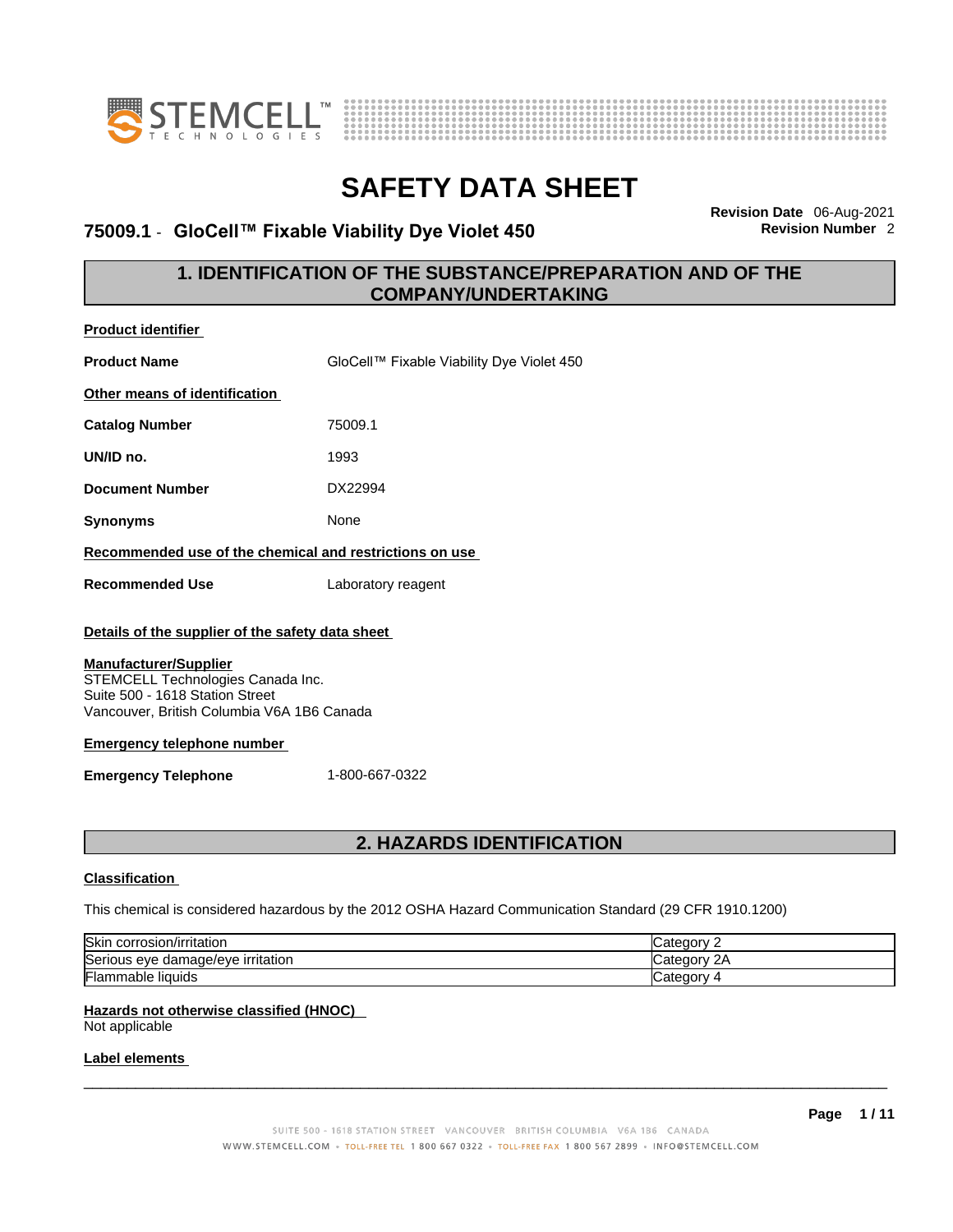



## \_\_\_\_\_\_\_\_\_\_\_\_\_\_\_\_\_\_\_\_\_\_\_\_\_\_\_\_\_\_\_\_\_\_\_\_\_\_\_\_\_\_\_\_\_\_\_\_\_\_\_\_\_\_\_\_\_\_\_\_\_\_\_\_\_\_\_\_\_\_\_\_\_\_\_\_\_\_\_\_\_\_\_\_\_\_\_\_\_\_\_\_\_ **Revision Date** 06-Aug-2021 **75009.1** - **GloCell™ Fixable Viability Dye Violet 450 Revision Number** 2



#### **Precautionary Statements - Prevention**

Wash face, hands and any exposed skin thoroughly after handling Keep away from flames and hot surfaces. - No smoking Wear protective gloves/eye protection/face protection

IF IN EYES: Rinse cautiously with water for several minutes. Remove contact lenses, if present and easy to do. Continue rinsing If eye irritation persists: Get medical advice/attention IF ON SKIN: Wash with plenty of water and soap If skin irritation occurs: Get medical advice/attention Take off contaminated clothing and wash it before reuse In case of fire: Use CO2, dry chemical, or foam to extinguish

#### **Precautionary Statements - Storage**

Store in a well-ventilated place. Keep cool

#### **Precautionary Statements - Disposal**

Dispose of contents/container to an approved waste disposal plant

#### **Other Information**

Not applicable

**Unknown acute toxicity** 0 % of the mixture consists of ingredient(s) of unknown toxicity

- 0 % of the mixture consists of ingredient(s) of unknown acute oral toxicity
- 0 % of the mixture consists of ingredient(s) of unknown acute dermal toxicity
- 0 % of the mixture consists of ingredient(s) of unknown acute inhalation toxicity (gas)
- 0 % of the mixture consists of ingredient(s) of unknown acute inhalation toxicity (vapor)
- 0 % of the mixture consists of ingredient(s) of unknown acute inhalation toxicity (dust/mist)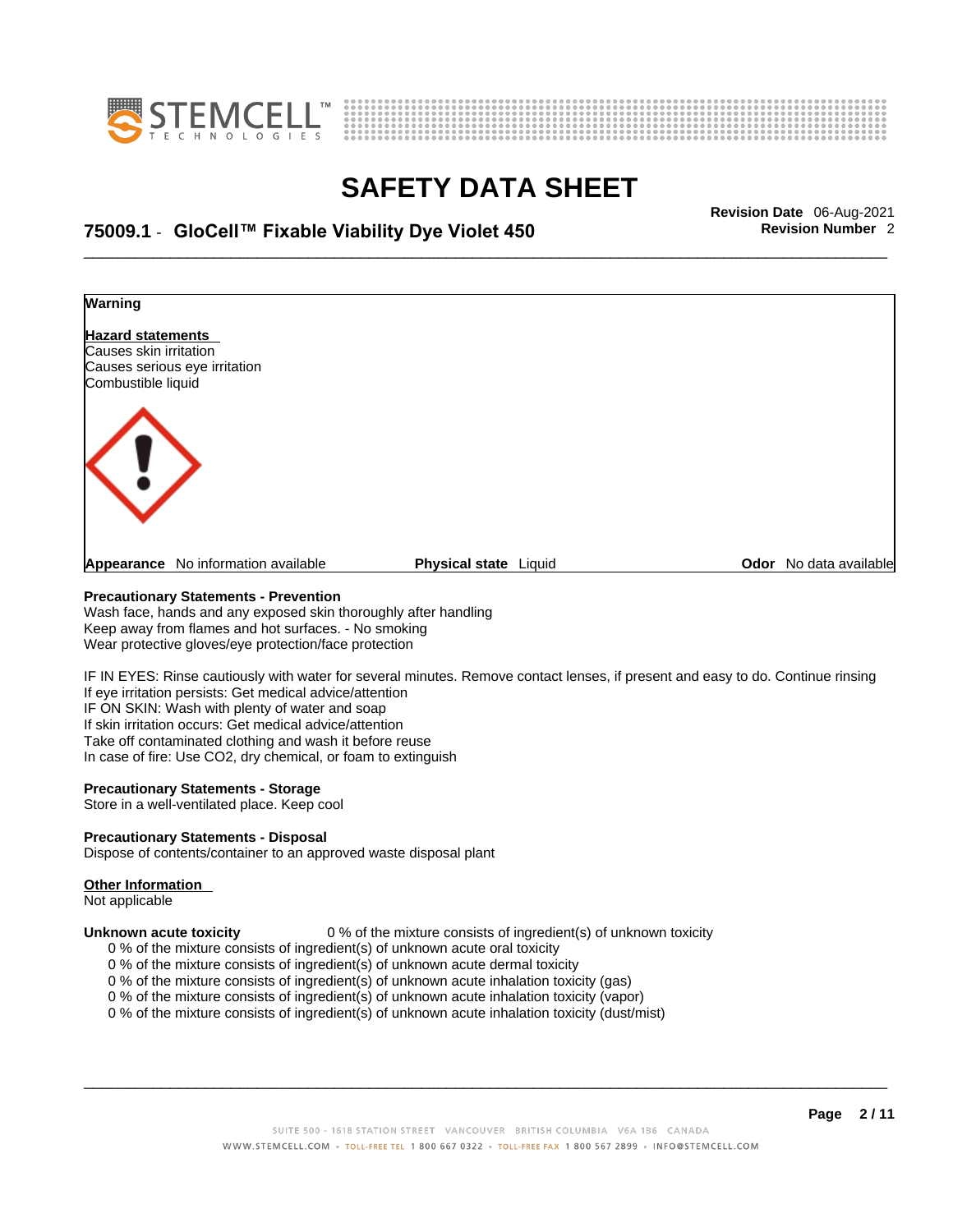



## \_\_\_\_\_\_\_\_\_\_\_\_\_\_\_\_\_\_\_\_\_\_\_\_\_\_\_\_\_\_\_\_\_\_\_\_\_\_\_\_\_\_\_\_\_\_\_\_\_\_\_\_\_\_\_\_\_\_\_\_\_\_\_\_\_\_\_\_\_\_\_\_\_\_\_\_\_\_\_\_\_\_\_\_\_\_\_\_\_\_\_\_\_ **Revision Date** 06-Aug-2021 **75009.1** - **GloCell™ Fixable Viability Dye Violet 450 Revision Number** 2

### **3. COMPOSITION/INFORMATION ON INGREDIENTS**

#### **Substance**

| Chemical name             | CAS No.          | Weight-% |
|---------------------------|------------------|----------|
| <br>dimethyl<br>sultoxide | $\sim$<br>67-68- | 99ء      |

\*The exact percentage (concentration) of composition has been withheld as a trade secret.

| <b>4. FIRST AID MEASURES</b>                                |                                                                                                                                                                                                                                                                                              |  |
|-------------------------------------------------------------|----------------------------------------------------------------------------------------------------------------------------------------------------------------------------------------------------------------------------------------------------------------------------------------------|--|
| Description of first aid measures                           |                                                                                                                                                                                                                                                                                              |  |
| <b>General advice</b>                                       | Show this safety data sheet to the doctor in attendance.                                                                                                                                                                                                                                     |  |
| <b>Inhalation</b>                                           | Get medical attention immediately if symptoms occur. Remove to fresh air.                                                                                                                                                                                                                    |  |
| Eye contact                                                 | Rinse immediately with plenty of water, also under the eyelids, for at least 15 minutes.<br>Remove contact lenses, if present and easy to do. Continue rinsing. Keep eye wide open<br>while rinsing. Do not rub affected area. Get medical attention if irritation develops and<br>persists. |  |
| <b>Skin contact</b>                                         | Wash off immediately with soap and plenty of water while removing all contaminated<br>clothes and shoes. Get medical attention if irritation develops and persists.                                                                                                                          |  |
| Ingestion                                                   | Clean mouth with water and drink afterwards plenty of water. Never give anything by mouth<br>to an unconscious person. Do NOT induce vomiting. Call a physician.                                                                                                                             |  |
| Self-protection of the first aider                          | Remove all sources of ignition. Ensure that medical personnel are aware of the material(s)<br>involved, take precautions to protect themselves and prevent spread of contamination.<br>Avoid contact with skin, eyes or clothing. Wear personal protective clothing (see section 8).         |  |
| Most important symptoms and effects, both acute and delayed |                                                                                                                                                                                                                                                                                              |  |
| <b>Symptoms</b>                                             | Burning sensation.                                                                                                                                                                                                                                                                           |  |
|                                                             | Indication of any immediate medical attention and special treatment needed                                                                                                                                                                                                                   |  |
| Note to physicians                                          | Treat symptomatically.                                                                                                                                                                                                                                                                       |  |
|                                                             | <b>5. FIRE-FIGHTING MEASURES</b>                                                                                                                                                                                                                                                             |  |
| <b>Suitable Extinguishing Media</b>                         | Dry chemical. Carbon dioxide (CO2). Water spray. Alcohol resistant foam.                                                                                                                                                                                                                     |  |

**Unsuitable extinguishing media** CAUTION: Use of water spray when fighting fire may be inefficient.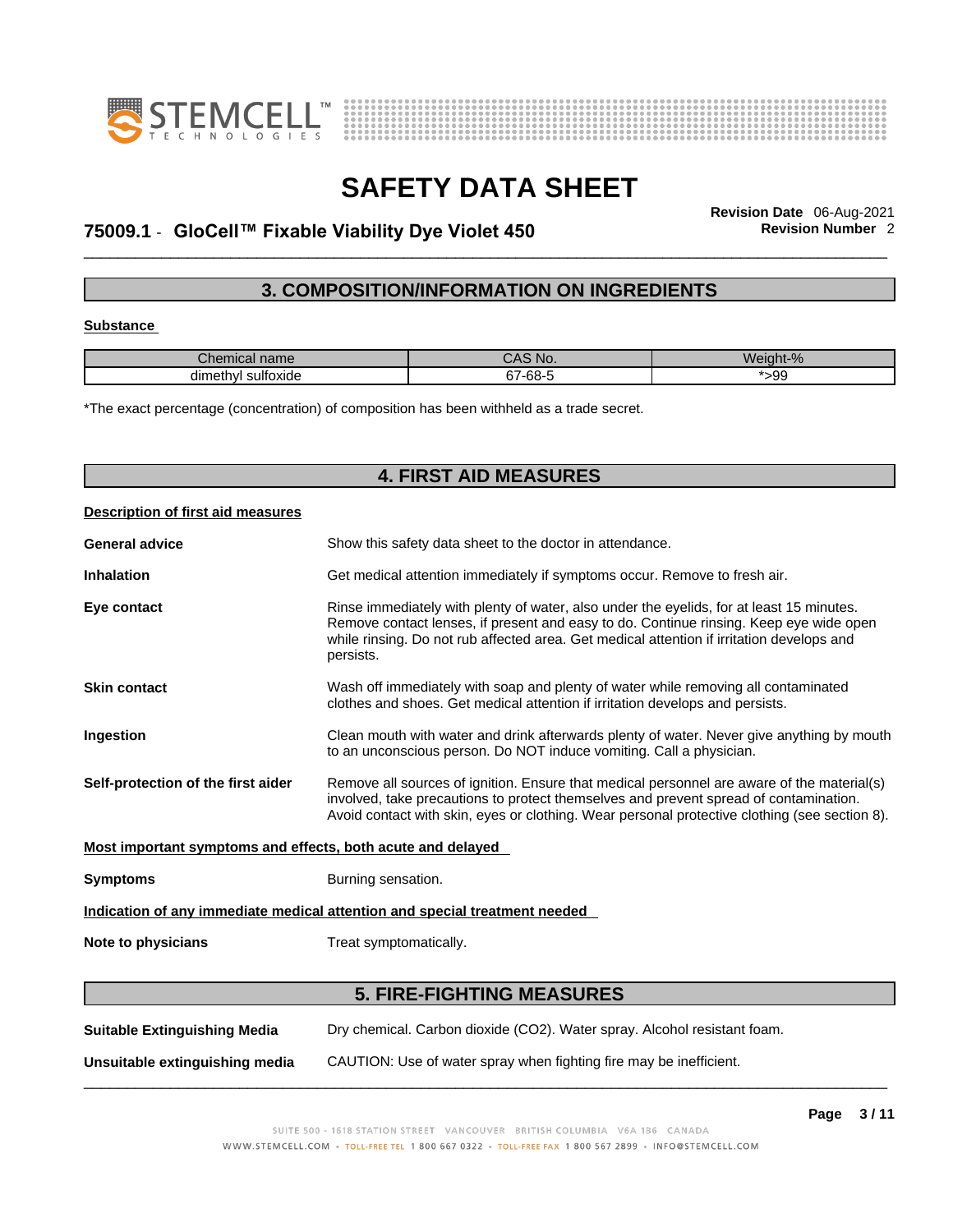



## \_\_\_\_\_\_\_\_\_\_\_\_\_\_\_\_\_\_\_\_\_\_\_\_\_\_\_\_\_\_\_\_\_\_\_\_\_\_\_\_\_\_\_\_\_\_\_\_\_\_\_\_\_\_\_\_\_\_\_\_\_\_\_\_\_\_\_\_\_\_\_\_\_\_\_\_\_\_\_\_\_\_\_\_\_\_\_\_\_\_\_\_\_ **Revision Date** 06-Aug-2021 **75009.1** - **GloCell™ Fixable Viability Dye Violet 450 Revision Number** 2

| Specific hazards arising from the<br>chemical                                                                    | Keep product and empty container away from heat and sources of ignition. In the event of<br>fire, cool tanks with water spray.        |
|------------------------------------------------------------------------------------------------------------------|---------------------------------------------------------------------------------------------------------------------------------------|
| <b>Explosion data</b><br><b>Sensitivity to Mechanical Impact None.</b><br><b>Sensitivity to Static Discharge</b> | Yes.                                                                                                                                  |
| Special protective equipment for<br>fire-fighters                                                                | Firefighters should wear self-contained breathing apparatus and full firefighting turnout<br>gear. Use personal protection equipment. |
|                                                                                                                  | <b>6. ACCIDENTAL RELEASE MEASURES</b>                                                                                                 |
|                                                                                                                  | Personal precautions, protective equipment and emergency procedures                                                                   |
| <b>Derconal procautions</b>                                                                                      | Everyote perconnel to safe areas. See section 8 for more information. Take precautionary                                              |

### **Personal precautions** Evacuate personnel to safe areas. See section 8 for more information. Take precautionary measures against static discharges. Do not touch or walk through spilled material. Ensure adequate ventilation. Avoid contact with skin, eyes or clothing. Use personal protective equipment as required. **Other Information** Refer to protective measures listed in Sections 7 and 8. **Environmental precautions Environmental precautions** Refer to protective measures listed in Sections 7 and 8. Prevent further leakage or spillage if safe to do so. **Methods and material for containment and cleaning up Methods for containment** Stop leak if you can do it without risk. Do not touch or walk through spilled material. Dike far ahead of liquid spill for later disposal. **Methods for cleaning up** Take precautionary measures against static discharges. Dam up. Soak up with inert absorbent material. Pick up and transfer to properly labeled containers. **Prevention of secondary hazards** Clean contaminated objects and areas thoroughly observing environmental regulations.

#### **7. HANDLING AND STORAGE**

#### **Precautions for safe handling**

**Advice on safe handling** Use personal protection equipment.Do not breathe vapor or mist. Keep away from heat, hot surfaces, sparks, open flames and other ignition sources. No smoking. Take precautionary measures against static discharges. Use with local exhaust ventilation. Take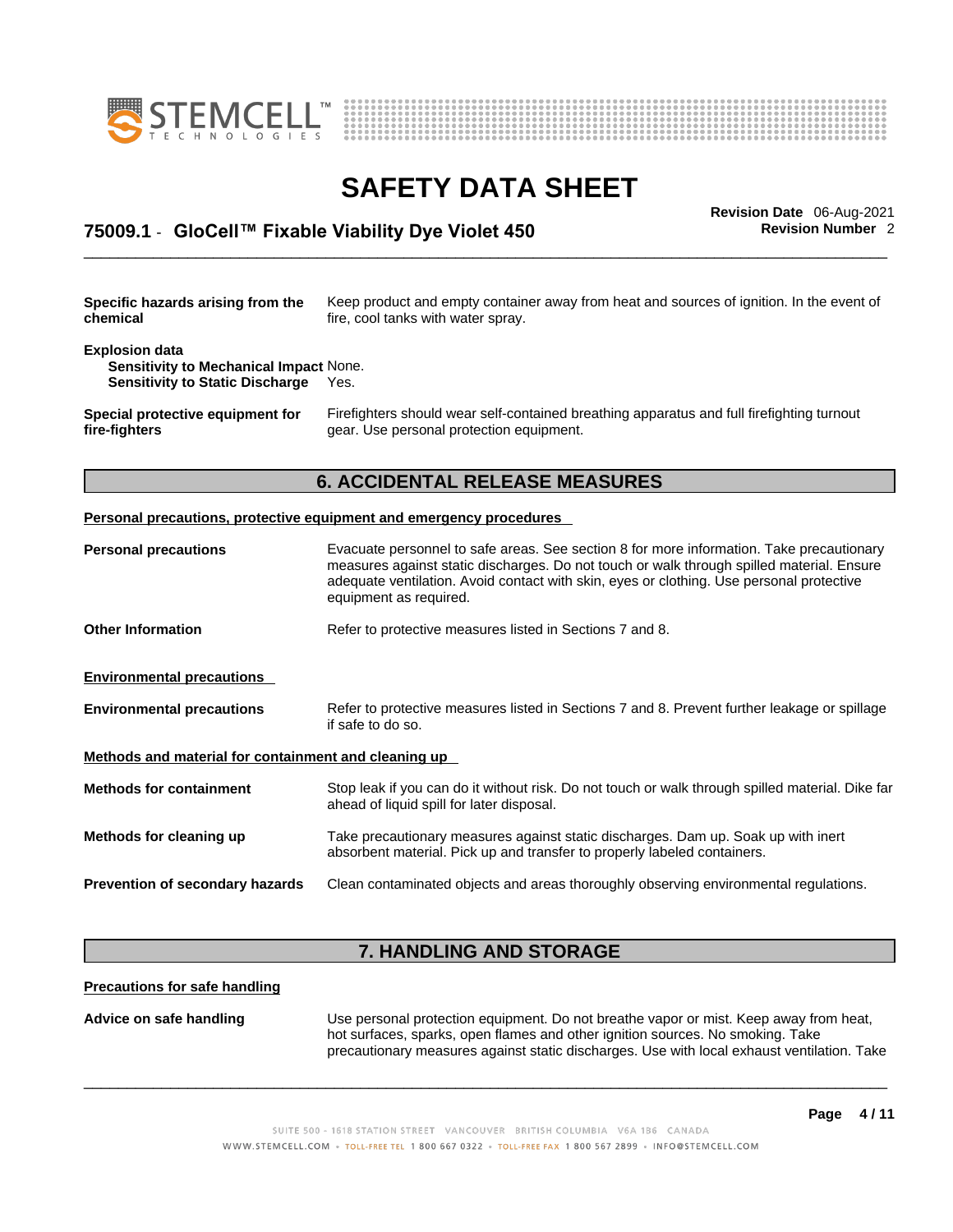



## \_\_\_\_\_\_\_\_\_\_\_\_\_\_\_\_\_\_\_\_\_\_\_\_\_\_\_\_\_\_\_\_\_\_\_\_\_\_\_\_\_\_\_\_\_\_\_\_\_\_\_\_\_\_\_\_\_\_\_\_\_\_\_\_\_\_\_\_\_\_\_\_\_\_\_\_\_\_\_\_\_\_\_\_\_\_\_\_\_\_\_\_\_ **Revision Date** 06-Aug-2021 **75009.1** - **GloCell™ Fixable Viability Dye Violet 450 Revision Number** 2

off contaminated clothing and wash before reuse. Handle in accordance with good industrial hygiene and safety practice. Avoid contact with skin, eyes or clothing. Do not eat, drink or smoke when using this product.

#### **Conditions for safe storage, including any incompatibilities**

**Storage Conditions** Keep away from heat, sparks, flame and other sources of ignition (i.e., pilot lights, electric motors and static electricity). Keep in properly labeled containers. Store in accordance with the particular national regulations. Store in accordance with local regulations. Store in accordance with information listed on the Product Information Sheet (PIS).

#### **8. EXPOSURE CONTROLS/PERSONAL PROTECTION**

#### **Control parameters**

**Exposure Limits** The following ingredients are the only ingredients of the product above the cut-off level (or level that contributes to the hazard classification of the mixture) which have an exposure limit applicable in the region for which this safety data sheet is intended or other recommended limit. At this time, the other relevant constituents have no known exposure limits from the sources listed here.

#### **Appropriate engineering controls**

| <b>Engineering controls</b> | Showers              |  |
|-----------------------------|----------------------|--|
|                             | Eyewash stations     |  |
|                             | Ventilation systems. |  |

**Individual protection measures, such as personal protective equipment Eye/face protection** Tight sealing safety goggles. Hand protection **Impervious gloves.** Wear suitable gloves. **Skin and body protection** Long sleeved clothing. Wear suitable protective clothing. **Respiratory protection** No protective equipment is needed under normal use conditions. If exposure limits are exceeded or irritation is experienced, ventilation and evacuation may be required. **General hygiene considerations** Contaminated work clothing should not be allowed outof the workplace. Regular cleaning of equipment, work area and clothing is recommended. Wash hands before breaks and immediately after handling the product. Avoid contact with skin, eyes or clothing. Wear suitable gloves and eye/face protection. Do not eat, drink or smoke when using this product.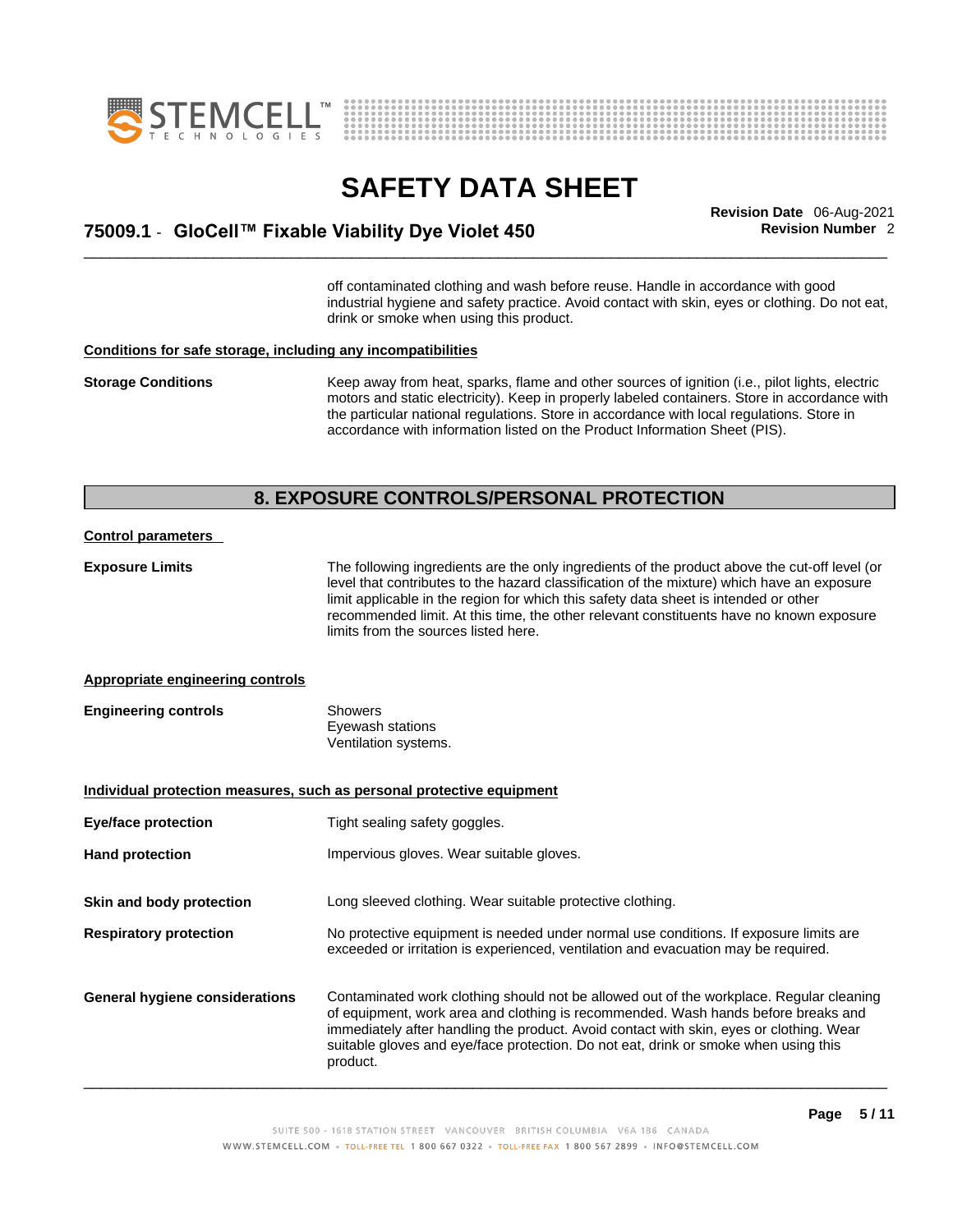



## \_\_\_\_\_\_\_\_\_\_\_\_\_\_\_\_\_\_\_\_\_\_\_\_\_\_\_\_\_\_\_\_\_\_\_\_\_\_\_\_\_\_\_\_\_\_\_\_\_\_\_\_\_\_\_\_\_\_\_\_\_\_\_\_\_\_\_\_\_\_\_\_\_\_\_\_\_\_\_\_\_\_\_\_\_\_\_\_\_\_\_\_\_ **Revision Date** 06-Aug-2021 **75009.1** - **GloCell™ Fixable Viability Dye Violet 450 Revision Number** 2

### **9. PHYSICAL AND CHEMICAL PROPERTIES**

| Information on basic physical and chemical properties<br><b>Physical state</b> | Liquid                              |                  |  |
|--------------------------------------------------------------------------------|-------------------------------------|------------------|--|
| Appearance                                                                     | No information available            |                  |  |
| Color                                                                          | No information available            |                  |  |
| Odor                                                                           | No data available                   |                  |  |
| <b>Odor threshold</b>                                                          | No data available                   |                  |  |
| <b>Property</b>                                                                | <b>Values</b>                       | Remarks • Method |  |
| рH                                                                             | No data available                   | None known       |  |
| Melting point / freezing point                                                 | No data available                   | None known       |  |
| Boiling point / boiling range                                                  | No data available                   | None known       |  |
| <b>Flash point</b>                                                             | 87 °C / 189 °F                      |                  |  |
| <b>Evaporation rate</b>                                                        | No data available                   | None known       |  |
| Flammability (solid, gas)                                                      | No data available                   | None known       |  |
| <b>Flammability Limit in Air</b>                                               |                                     | None known       |  |
| <b>Upper flammability limit:</b>                                               | No data available                   |                  |  |
| Lower flammability limit:                                                      | No data available                   |                  |  |
| Vapor pressure                                                                 | No data available                   | None known       |  |
| <b>Vapor density</b>                                                           | No data available                   | None known       |  |
| <b>Relative density</b>                                                        | No data available                   | None known       |  |
| <b>Water solubility</b>                                                        | No data available                   | None known       |  |
| Solubility in other solvents                                                   | No data available                   | None known       |  |
| <b>Partition coefficient</b>                                                   | No data available                   | None known       |  |
| <b>Autoignition temperature</b>                                                | No data available                   | None known       |  |
| <b>Decomposition temperature</b>                                               | No data available                   | None known       |  |
| <b>Kinematic viscosity</b>                                                     | No data available                   | None known       |  |
| <b>Dynamic viscosity</b>                                                       | No data available                   | None known       |  |
| <b>Explosive properties</b>                                                    | No data available                   |                  |  |
| <b>Oxidizing properties</b>                                                    | No information available            |                  |  |
| <b>Other Information</b>                                                       |                                     |                  |  |
| <b>Softening point</b>                                                         | No information available            |                  |  |
| <b>Molecular weight</b>                                                        | No information available            |                  |  |
| <b>Molecular formula</b>                                                       | No information available            |                  |  |
| <b>VOC Content (%)</b>                                                         | No information available            |                  |  |
| <b>Liquid Density</b>                                                          | No information available            |                  |  |
| <b>Bulk density</b>                                                            | No information available            |                  |  |
|                                                                                | <b>10. STABILITY AND REACTIVITY</b> |                  |  |
| <b>Reactivity</b>                                                              | No information available.           |                  |  |

**Chemical stability** Stable under normal conditions.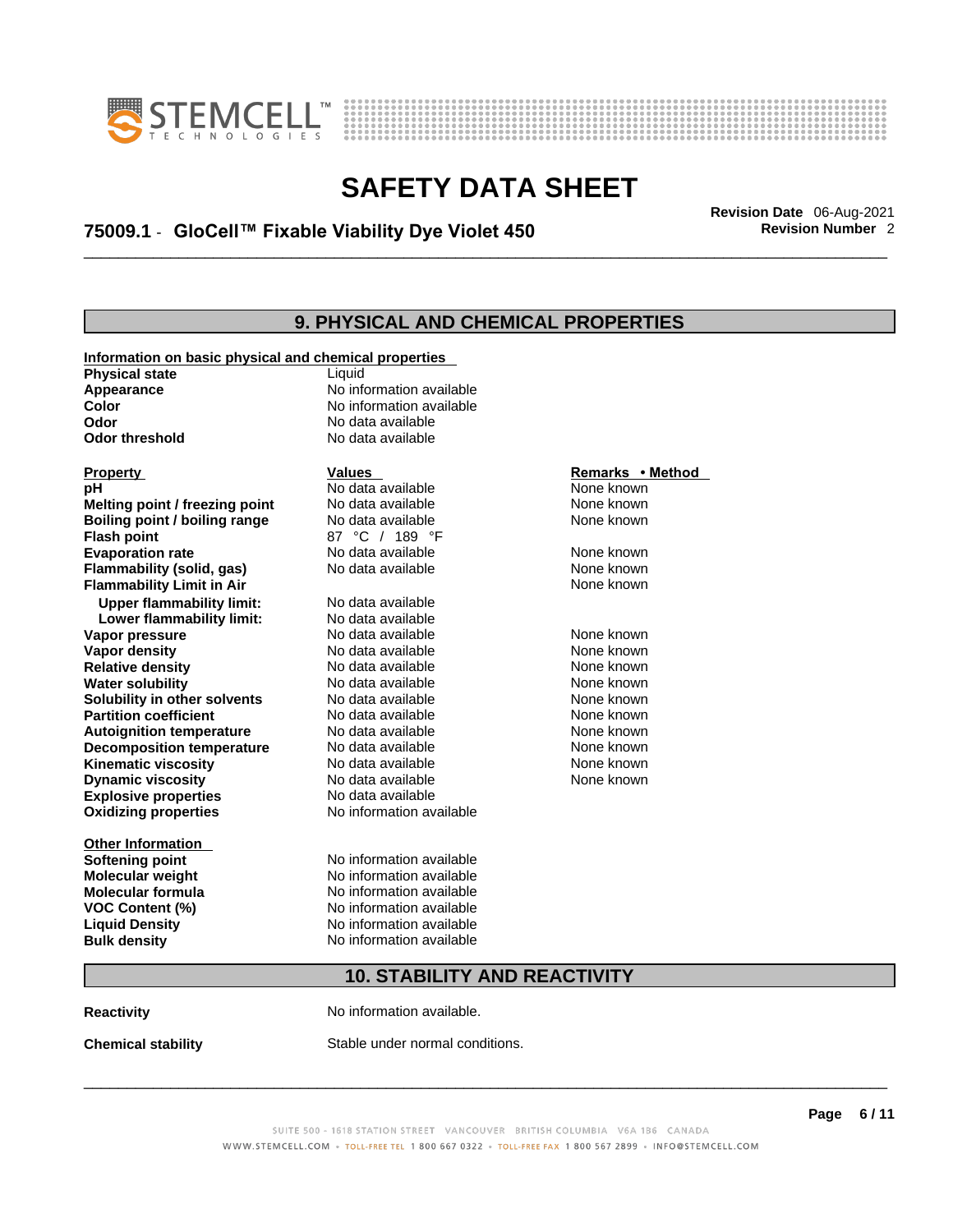



\_\_\_\_\_\_\_\_\_\_\_\_\_\_\_\_\_\_\_\_\_\_\_\_\_\_\_\_\_\_\_\_\_\_\_\_\_\_\_\_\_\_\_\_\_\_\_\_\_\_\_\_\_\_\_\_\_\_\_\_\_\_\_\_\_\_\_\_\_\_\_\_\_\_\_\_\_\_\_\_\_\_\_\_\_\_\_\_\_\_\_\_\_ **Revision Date** 06-Aug-2021 **75009.1** - **GloCell™ Fixable Viability Dye Violet 450 Revision Number** 2

**Possibility of hazardous reactions** None under normal processing.

**Conditions to avoid Heat, flames and sparks.** 

**Incompatible materials** Strong acids. Strong oxidizing agents.

**Hazardous decomposition products** Carbon oxides. Sulfur oxides.

### **11. TOXICOLOGICAL INFORMATION**

#### **Information on likely routes of exposure**

| <b>Product Information</b> |                                                                                                                                                      |
|----------------------------|------------------------------------------------------------------------------------------------------------------------------------------------------|
| <b>Inhalation</b>          | Specific test data for the substance or mixture is not available. May cause irritation of<br>respiratory tract.                                      |
| Eye contact                | Irritating to eyes. Specific test data for the substance or mixture is not available. Causes<br>serious eye irritation. (based on components).       |
| <b>Skin contact</b>        | Causes skin irritation. (based on components). Specific test data for the substance or<br>mixture is not available.                                  |
| <b>Ingestion</b>           | Specific test data for the substance or mixture is not available. Ingestion may cause<br>gastrointestinal irritation, nausea, vomiting and diarrhea. |
|                            | Symptoms related to the physical, chemical and toxicological characteristics                                                                         |
|                            |                                                                                                                                                      |

**Symptoms** Redness. May cause redness and tearing of the eyes.

#### **Numerical measures of toxicity**

#### **Acute toxicity**

**The following values are calculated based on chapter 3.1 of the GHS document ATEmix (oral)** 14,500.00 mg/kg **ATEmix (dermal)**40,000.00 mg/kg **Unknown acute toxicity** 0 % of the mixture consists of ingredient(s) of unknown toxicity 0 % of the mixture consists of ingredient(s) of unknown acute oral toxicity 0 % of the mixture consists of ingredient(s) of unknown acute dermal toxicity 0 % of the mixture consists of ingredient(s) of unknown acute inhalation toxicity (gas)

0 % of the mixture consists of ingredient(s) of unknown acute inhalation toxicity (vapor)

0 % of the mixture consists of ingredient(s) of unknown acute inhalation toxicity (dust/mist)

Product Information

#### **Component Information**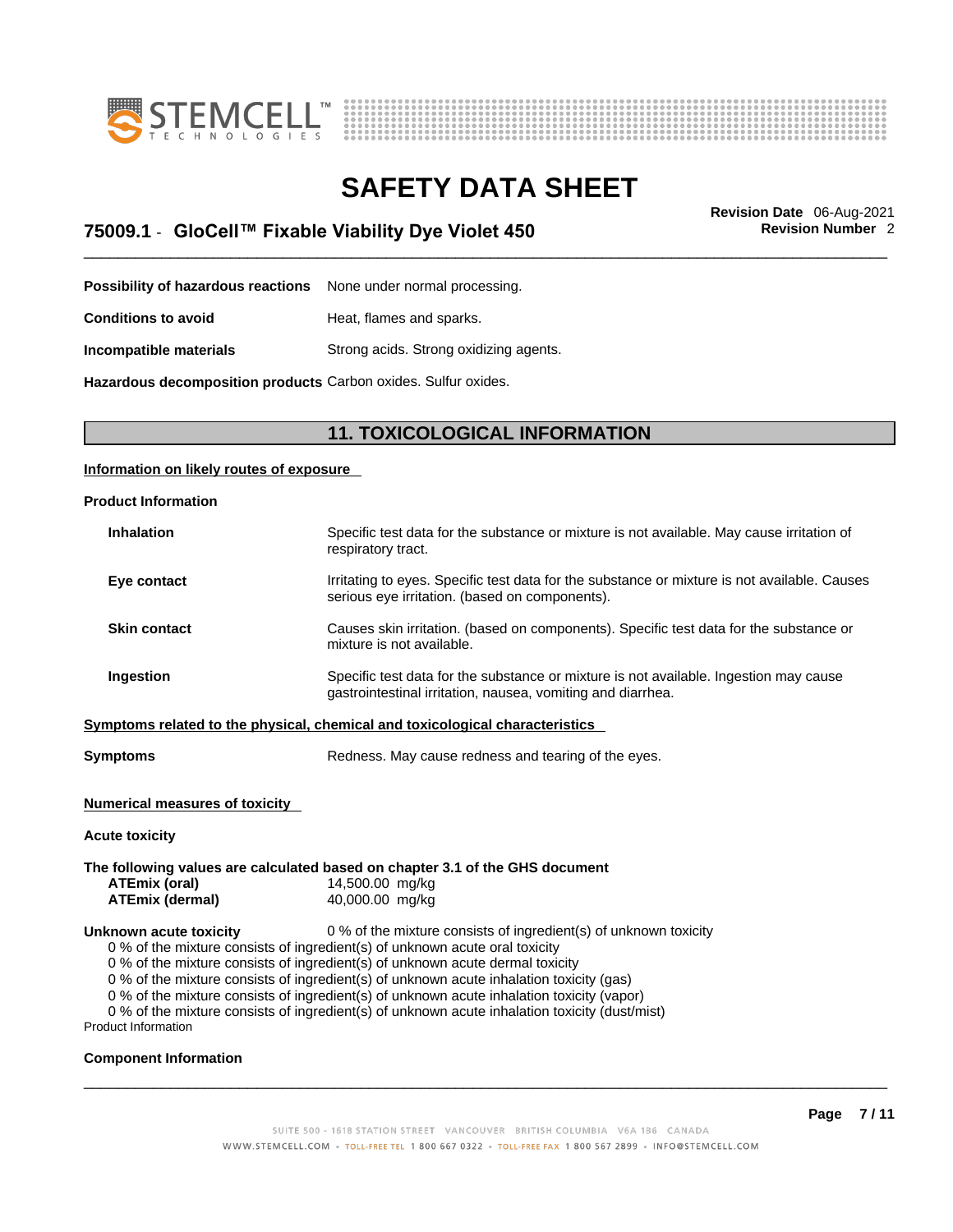



## \_\_\_\_\_\_\_\_\_\_\_\_\_\_\_\_\_\_\_\_\_\_\_\_\_\_\_\_\_\_\_\_\_\_\_\_\_\_\_\_\_\_\_\_\_\_\_\_\_\_\_\_\_\_\_\_\_\_\_\_\_\_\_\_\_\_\_\_\_\_\_\_\_\_\_\_\_\_\_\_\_\_\_\_\_\_\_\_\_\_\_\_\_ **Revision Date** 06-Aug-2021 **75009.1** - **GloCell™ Fixable Viability Dye Violet 450 Revision Number** 2

| Chemical name                                                          | Oral LD50                                      | Dermal LD50                                                                                | <b>Inhalation LC50</b>  |
|------------------------------------------------------------------------|------------------------------------------------|--------------------------------------------------------------------------------------------|-------------------------|
| dimethyl sulfoxide<br>67-68-5                                          | $= 14500$ mg/kg (Rat)<br>$= 28300$ mg/kg (Rat) | $=$ 40 g/kg (Rat)                                                                          | $> 5.33$ mg/L (Rat) 4 h |
|                                                                        |                                                | Delayed and immediate effects as well as chronic effects from short and long-term exposure |                         |
| <b>Skin corrosion/irritation</b>                                       |                                                | Classification based on data available for ingredients. Irritating to skin.                |                         |
| <b>Product Information</b>                                             |                                                |                                                                                            |                         |
| Serious eye damage/eye irritation<br><b>Product Information</b>        |                                                | Classification based on data available for ingredients. Irritating to eyes.                |                         |
| <b>Respiratory or skin sensitization</b><br><b>Product Information</b> | No information available.                      |                                                                                            |                         |
| Germ cell mutagenicity<br><b>Product Information</b>                   | No information available.                      |                                                                                            |                         |
| <b>Carcinogenicity</b>                                                 | No information available.                      |                                                                                            |                         |
| <b>Reproductive toxicity</b>                                           | No information available.                      |                                                                                            |                         |
|                                                                        | <b>Product Information</b>                     |                                                                                            |                         |
| <b>STOT - single exposure</b>                                          | No information available.                      | <b>Product Information</b>                                                                 |                         |
| <b>STOT - repeated exposure</b>                                        | No information available.                      | <b>Product Information</b>                                                                 |                         |
| <b>Aspiration hazard</b>                                               | No information available.                      |                                                                                            |                         |

### **12. ECOLOGICAL INFORMATION**

#### **Ecotoxicity**

|                    |                       | <b>Product Information</b> |                |                       |
|--------------------|-----------------------|----------------------------|----------------|-----------------------|
| Chemical name      | Algae/aquatic plants  | <b>Fish</b>                | Toxicity to    | Crustacea             |
|                    |                       |                            | microorganisms |                       |
| dimethyl sulfoxide | EC50: 12350 -         | LC50: >40g/L (96h,         |                | EC50: =7000mg/L (24h, |
| 67-68-5            | 25500mg/L (96h,       | Lepomis macrochirus)       |                | Daphnia species)      |
|                    | Skeletonema costatum) | LC50: 33 - 37g/L (96h,     |                |                       |
|                    |                       | Oncorhynchus mykiss)       |                |                       |
|                    |                       | $LC50: = 41.7g/L$ (96h,    |                |                       |
|                    |                       | Cyprinus carpio) LC50:     |                |                       |
|                    |                       | =34000mg/L (96h,           |                |                       |
|                    |                       | Pimephales promelas)       |                |                       |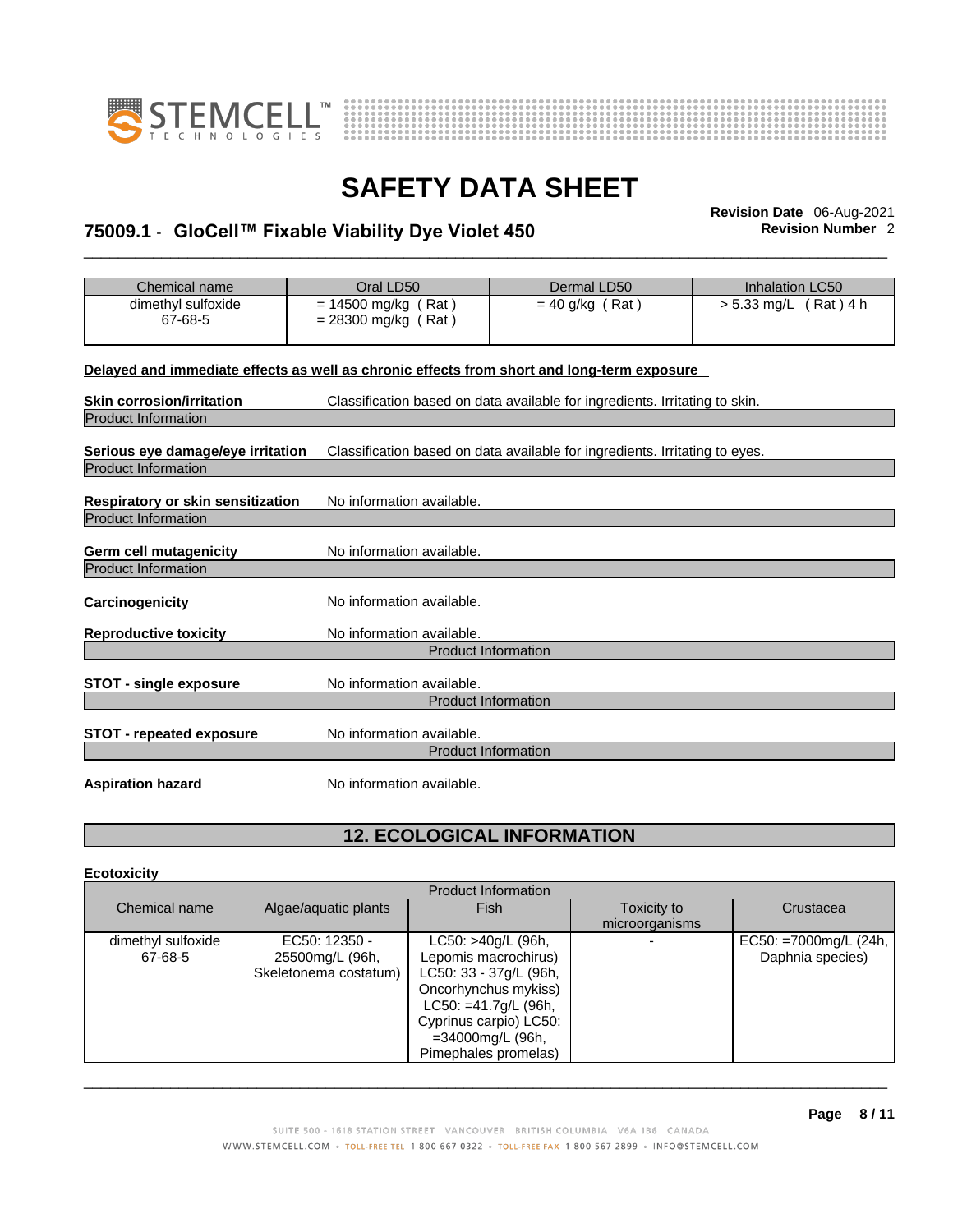



## \_\_\_\_\_\_\_\_\_\_\_\_\_\_\_\_\_\_\_\_\_\_\_\_\_\_\_\_\_\_\_\_\_\_\_\_\_\_\_\_\_\_\_\_\_\_\_\_\_\_\_\_\_\_\_\_\_\_\_\_\_\_\_\_\_\_\_\_\_\_\_\_\_\_\_\_\_\_\_\_\_\_\_\_\_\_\_\_\_\_\_\_\_ **Revision Date** 06-Aug-2021 **75009.1** - **GloCell™ Fixable Viability Dye Violet 450 Revision Number** 2

**Persistence and degradability** No information available.

**Bioaccumulation** There is no data for this product.

| <b>Component Information</b> |                              |  |
|------------------------------|------------------------------|--|
| Chemical name                | <b>Partition coefficient</b> |  |
| dimethyl sulfoxide           | -2.03                        |  |
| 67-68-5                      |                              |  |

**Other adverse effects** No information available.

### **13. DISPOSAL CONSIDERATIONS**

#### **Waste treatment methods**

**Waste from residues/unused products** 

Dispose of in accordance with local regulations. Dispose of waste in accordance with environmental legislation.

**Contaminated packaging** Do not reuse empty containers.

### **14. TRANSPORT INFORMATION**

#### **DOT**

| UN/ID no.<br>Proper shipping name<br><b>Hazard class</b><br><b>Packing Group</b> | 1993<br>Combustible liquid, n.o.s. (Dimethyl sulfoxide)<br>None<br>Ш |
|----------------------------------------------------------------------------------|----------------------------------------------------------------------|
| <b>TDG</b>                                                                       | Not regulated                                                        |
| <b>MEX</b>                                                                       | Not regulated                                                        |
| ICAO (air)                                                                       | Not regulated                                                        |
| <b>IATA</b>                                                                      | Not regulated                                                        |
| <b>IMDG</b>                                                                      | Not regulated                                                        |
| <b>RID</b>                                                                       | Not regulated                                                        |
|                                                                                  |                                                                      |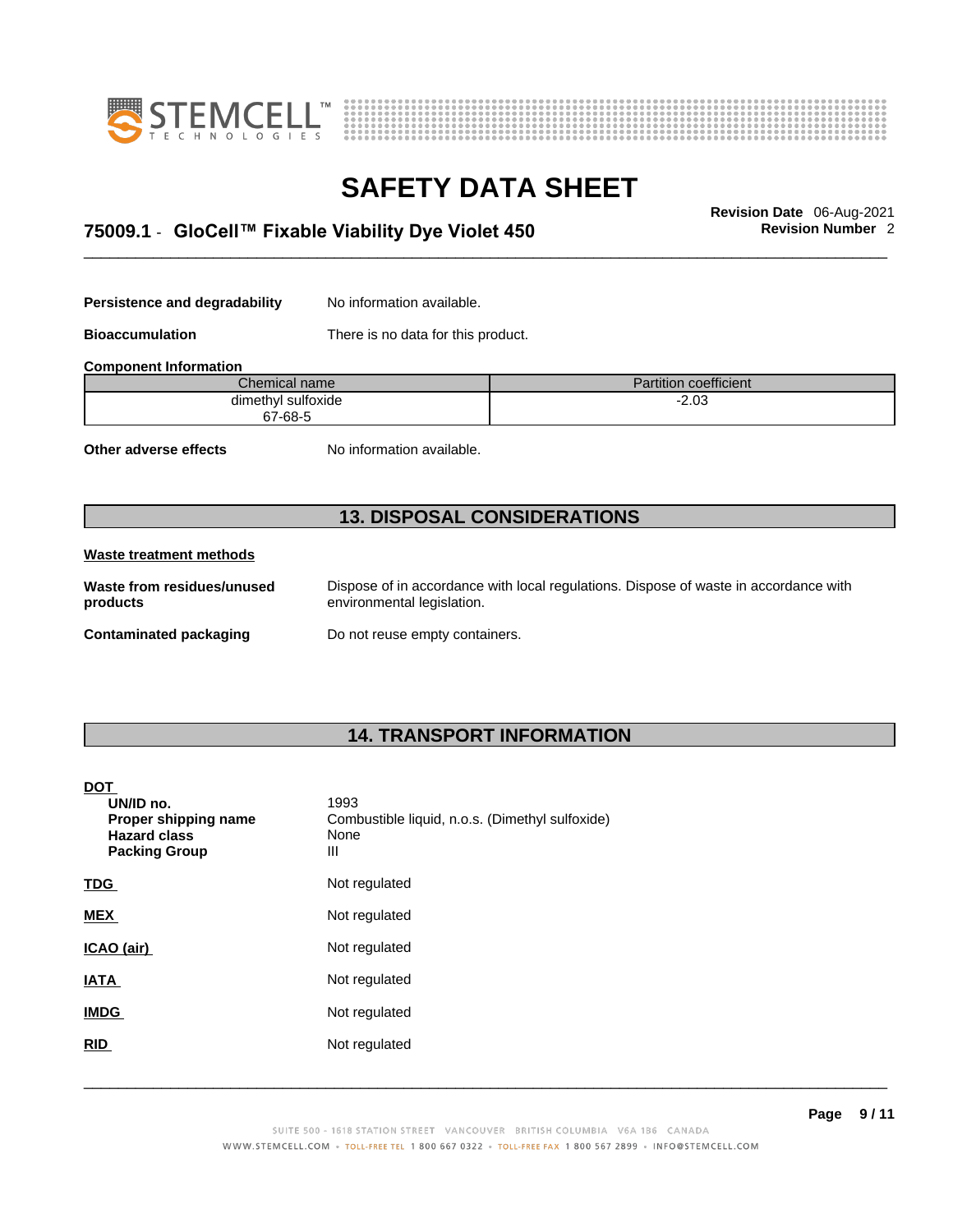



## \_\_\_\_\_\_\_\_\_\_\_\_\_\_\_\_\_\_\_\_\_\_\_\_\_\_\_\_\_\_\_\_\_\_\_\_\_\_\_\_\_\_\_\_\_\_\_\_\_\_\_\_\_\_\_\_\_\_\_\_\_\_\_\_\_\_\_\_\_\_\_\_\_\_\_\_\_\_\_\_\_\_\_\_\_\_\_\_\_\_\_\_\_ **Revision Date** 06-Aug-2021 **75009.1** - **GloCell™ Fixable Viability Dye Violet 450 Revision Number** 2

**ADR** Not regulated

**ADN** Not regulated

#### **15. REGULATORY INFORMATION International Inventories TSCA** Complies **DSL/NDSL** Complies **EINECS/ELINCS** Complies **ENCS** Complies **IECSC** Complies KECL Complies PICCS Complies **AICS** Complies

 **Legend:** 

 **TSCA** - United States Toxic Substances Control Act Section 8(b) Inventory

 **DSL/NDSL** - Canadian Domestic Substances List/Non-Domestic Substances List

 **EINECS/ELINCS** - European Inventory of Existing Chemical Substances/European List of Notified Chemical Substances

 **ENCS** - Japan Existing and New Chemical Substances

 **IECSC** - China Inventory of Existing Chemical Substances

 **KECL** - Korean Existing and Evaluated Chemical Substances

 **PICCS** - Philippines Inventory of Chemicals and Chemical Substances

 **AICS** - Australian Inventory of Chemical Substances

#### **US Federal Regulations**

#### **SARA 313**

Section 313 of Title III of the Superfund Amendments and Reauthorization Act of 1986 (SARA). This product does not contain any chemicals which are subject to the reporting requirements of the Act and Title 40 of the Code of Federal Regulations, Part 372.

| SARA 311/312 Hazard Categories    |     |  |
|-----------------------------------|-----|--|
| Acute health hazard               | Yes |  |
| <b>Chronic Health Hazard</b>      | No  |  |
| <b>Fire hazard</b>                | Yes |  |
| Sudden release of pressure hazard | No  |  |
| <b>Reactive Hazard</b>            | No  |  |

#### **CWA** (Clean Water Act)

This product does not contain any substances regulated as pollutants pursuant to the Clean Water Act (40 CFR 122.21 and 40 CFR 122.42).

#### **CERCLA**

This material, as supplied, does not contain any substances regulated as hazardous substances under the Comprehensive Environmental Response Compensation and Liability Act (CERCLA) (40 CFR 302) or the Superfund Amendments and Reauthorization Act (SARA) (40 CFR 355). There may be specific reporting requirements at the local, regional, or state level